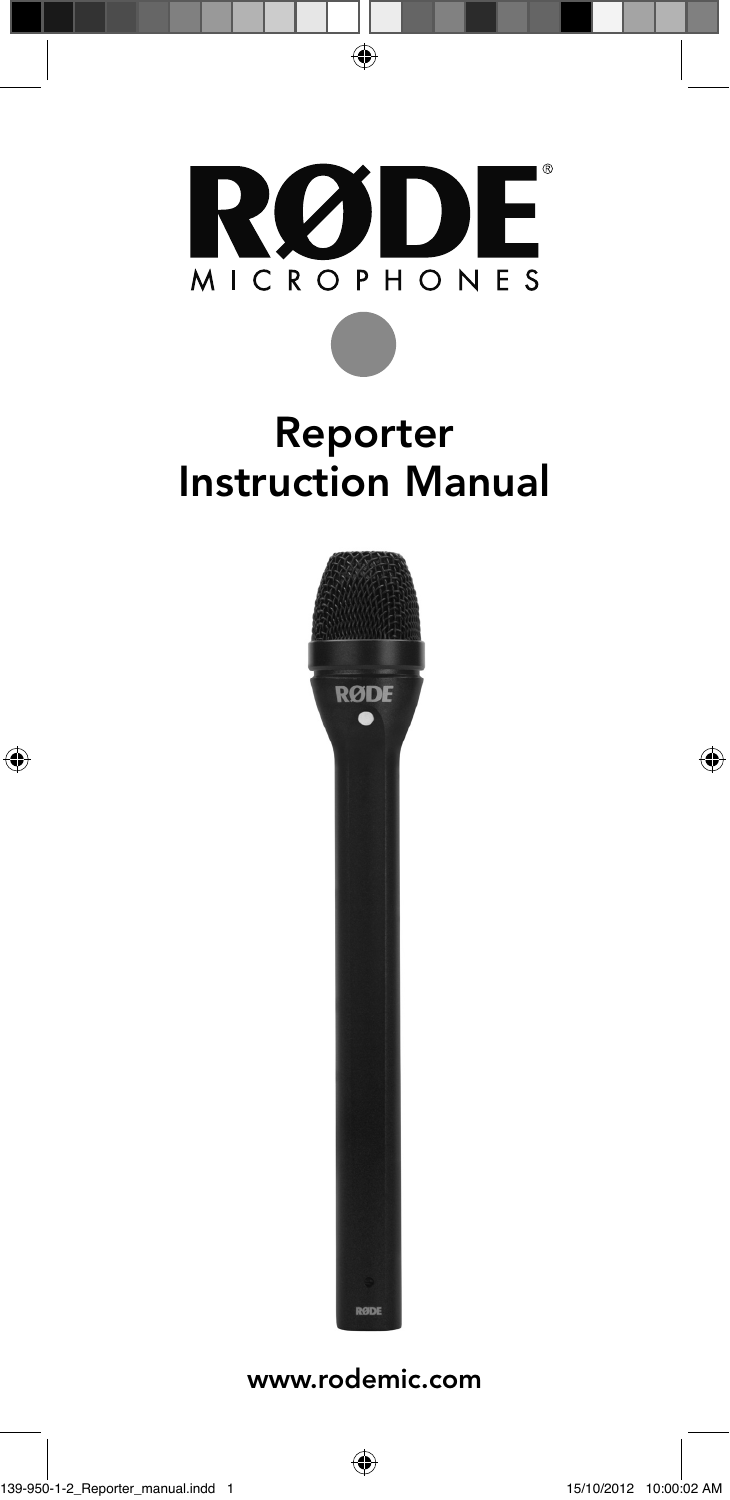## Introduction

Thank you for investing in the Reporter.

The RØDE Reporter is the result of over 30 years of dedicated research and experience in microphone design and manufacture across many fields, from music, to broadcast and location sound.

The RØDE Reporter has been specifically designed to deliver a full and rich sound quality when used in the reporting and news gathering field. With its high wind noise rejection and tailored frequency response, the Reporter delivers clear, broadcast quality sound.

Please take the time to visit www.rodemic.com and register your microphone for a full ten year warranty.

While there, you can download supporting documents, view studio tips and techniques, as well as browse a comprehensive range of accessories for the Reporter and other microphones.

Peter Freedman RØDE Microphones Sydney, Australia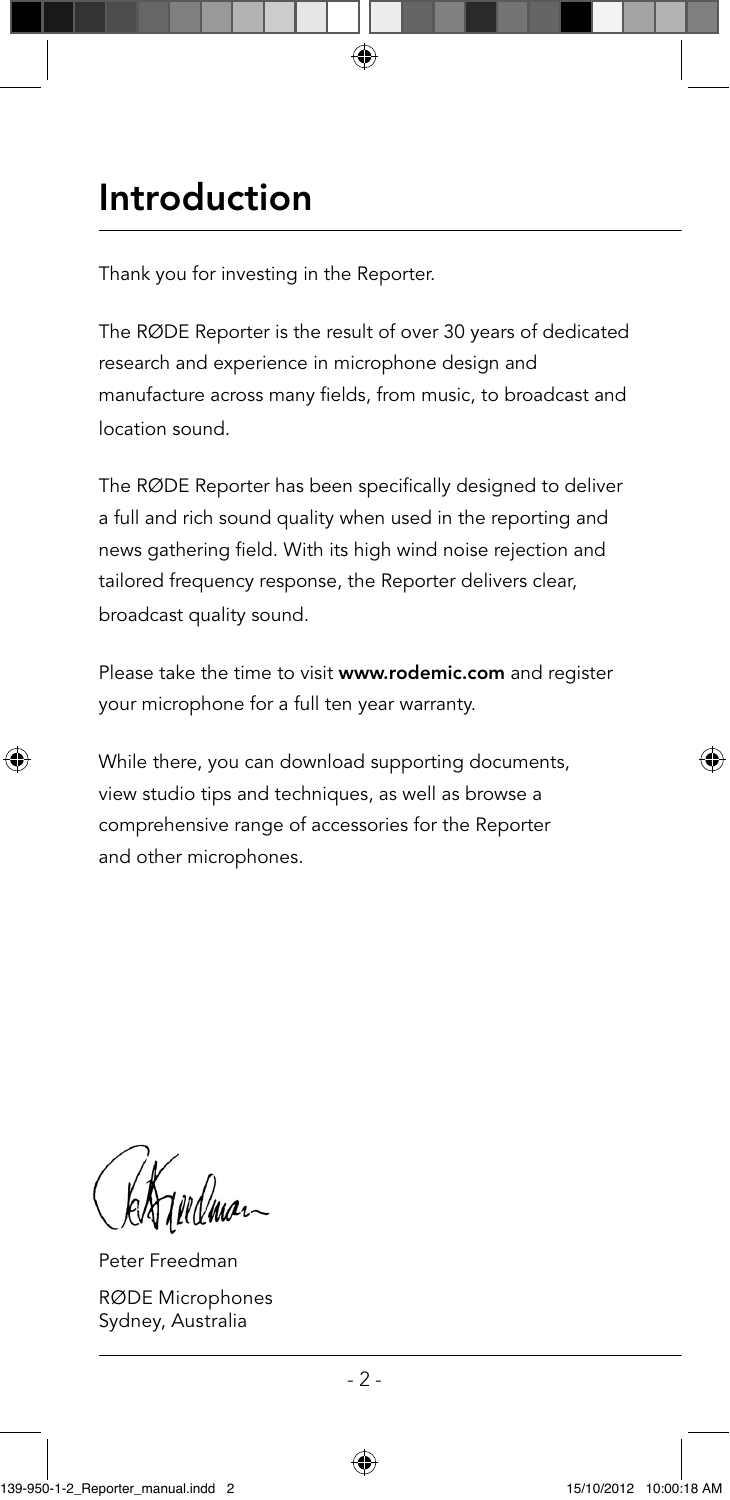## Specifications

| Acoustic Principle:       | Dynamic                                                           |
|---------------------------|-------------------------------------------------------------------|
| <b>Polar Pattern</b>      | Omni-directional                                                  |
| <b>Frequency Range:</b>   | $70Hz \sim 15000Hz$                                               |
| Output Impedance:         | $150\Omega \pm 30\%$ at 1kHz                                      |
| Sensitivity:              | -56 dB re 1V/Pa<br>$(1.0mV@94dB$ SPL)<br>$\pm$ 3 dB @ 1 kHz       |
| <b>Output Connection:</b> | <b>XLR</b>                                                        |
| Weight:                   | 256g (without mic flag)<br>286g (with mic flag)                   |
| Packed Weight:            | 1100q                                                             |
| <b>Dimensions</b>         | 41.5mm x 272.5mm x 41.5mm<br>$(1.6'' \times 10.7'' \times 1.6'')$ |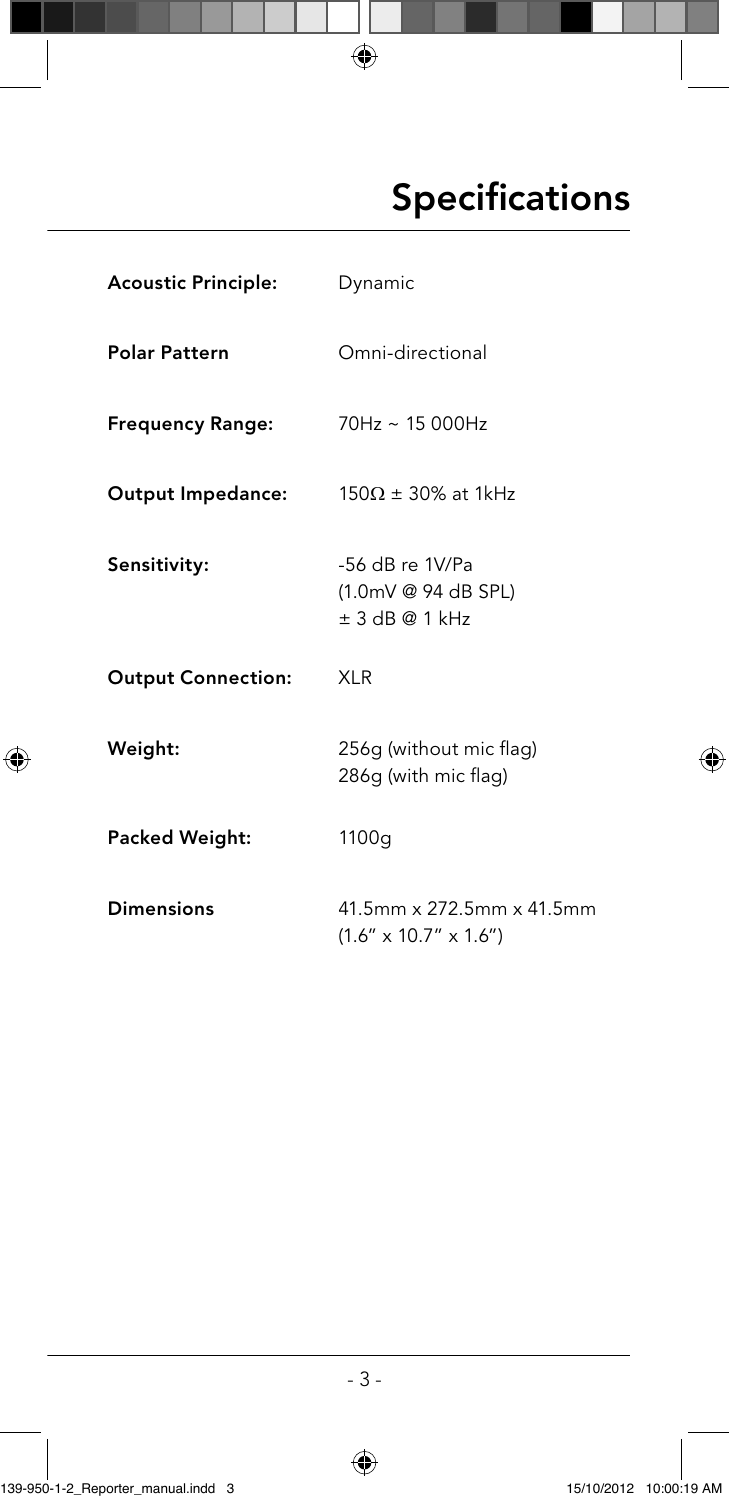### FREQUENCY RESPONSE





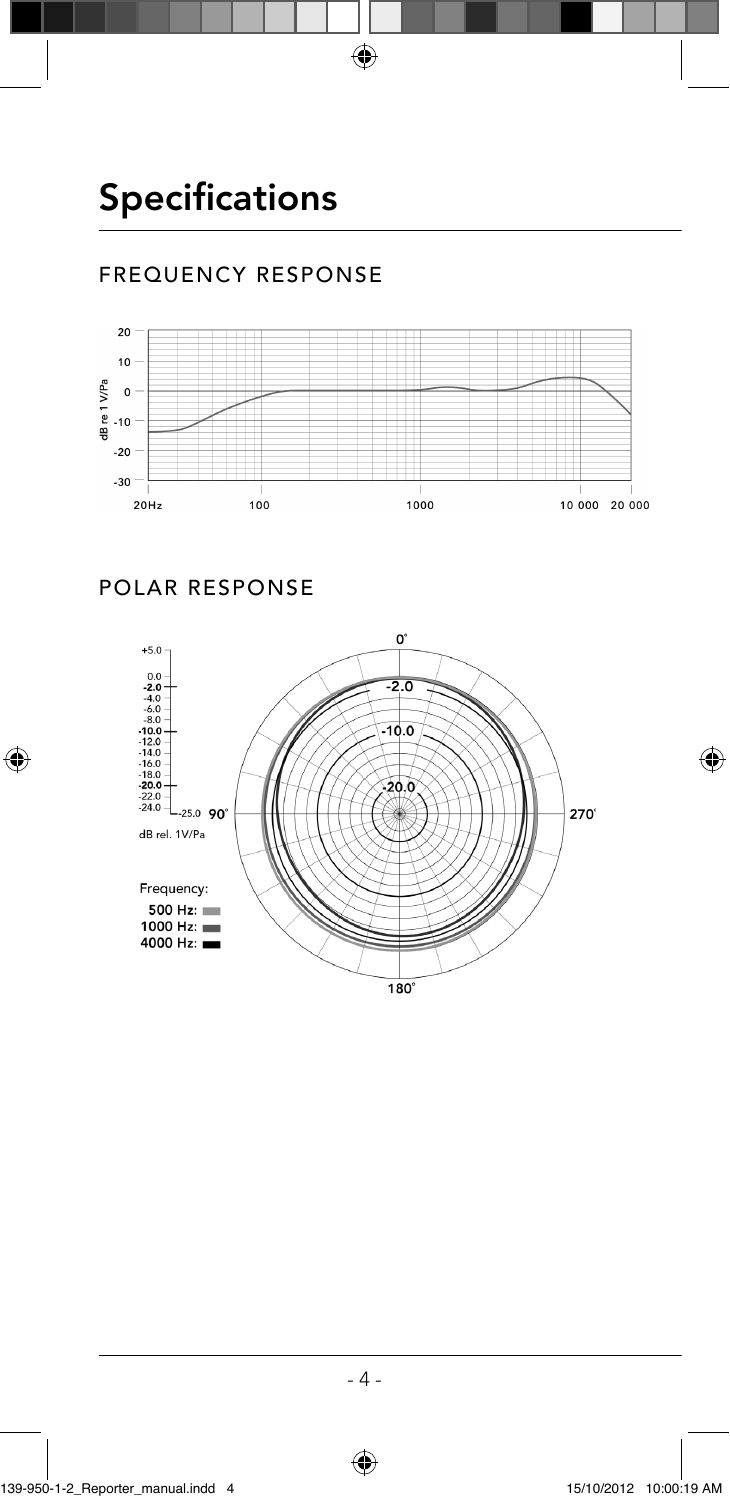#### LOW HANDLING NOISE

- Internal shock mounted capsule reduces unwanted handling noise
- High wind noise rejection
- Custom internal plosives screen to reject vocal plosives and unwanted wind noise

#### OMNIDIRECTIONAL DYNAMIC MICROPHONE CAPSULE

- Frequency response optimised for speech intelligibility
- Enables the use of field recorders without the ability to supply phantom power
- Omnidirectional pickup pattern ensures smooth, even pickup from any direction

### EXTRA LONG HANDLE

- Well balanced, for comfortable handling over long periods
- Allows for mounting of traditional microphone flags
- Ensures that you get closer to the source

#### DIE CAST ALUMINIUM BODY

- Durable body will withstand the tough conditions encountered in the field and during transport
- Light weight for easy handling
- Robust connector, to keep a firm hold on XLR cables and withstand frequent connections

#### MICROPHONE FLAG

- Highly durable Polycarbonate / ABS plastic
- Blank, two-sided for easy screen printing

#### MATTE FINISH

• Ideal for video or TV production, when the microphone must be discreet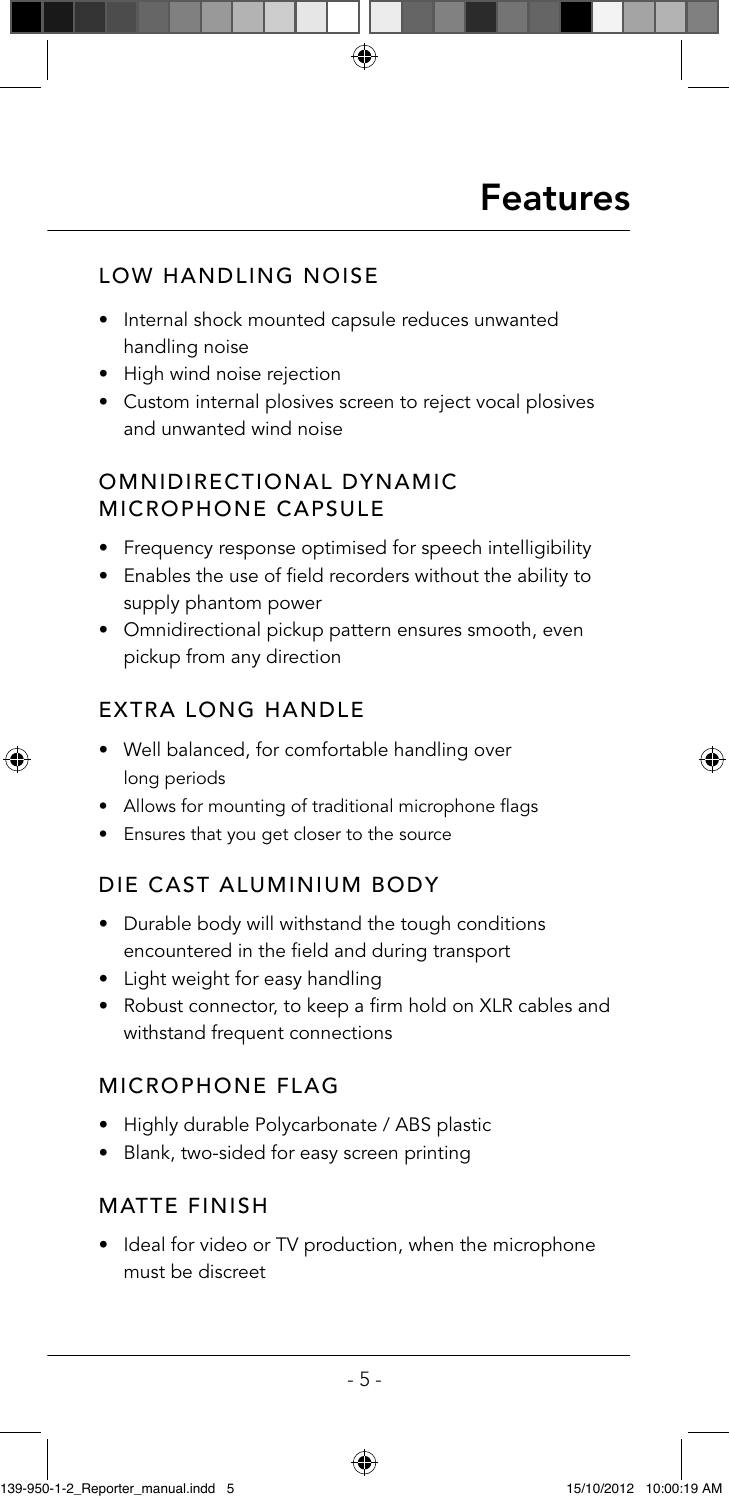## What's in the Box

- RØDE Reporter microphone
- ZP2 zip pouch (located underneath cardboard insert)
- Microphone flag

### Reporter Structure

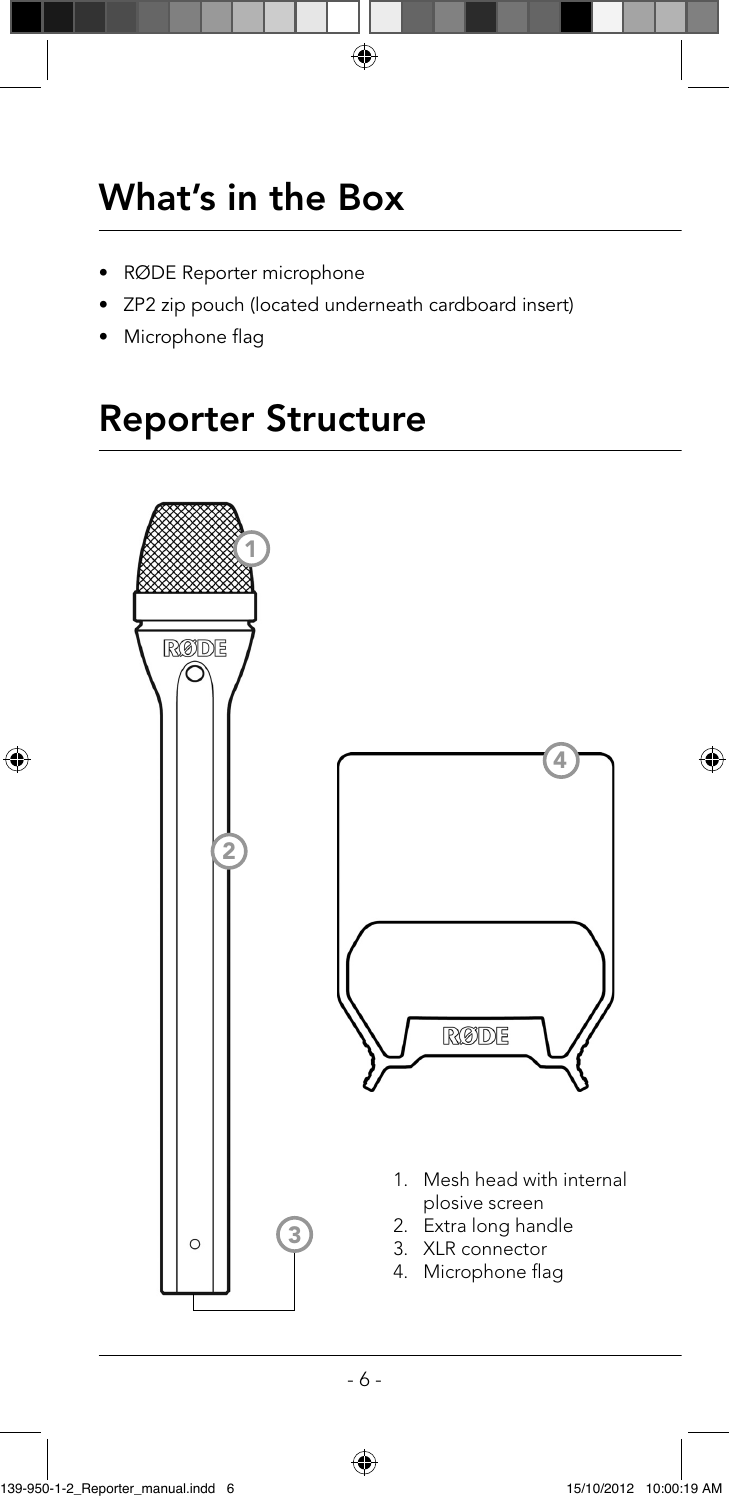

- The Reporter is a handheld dynamic microphone, designed for use in the field of news gathering and reporting.
- The Reporter features an omnidirectional capsule. For this reason it is not always necessary to move the microphone back and forth between the interviewer and the person being interviewed.
- In a typical interview scenario the microphone should be held at around chest height between the interviewer and the person being interviewed, to ensure that the microphone picks up the speakers in the immediate vicinity clearly, while reducing the level of any background noise.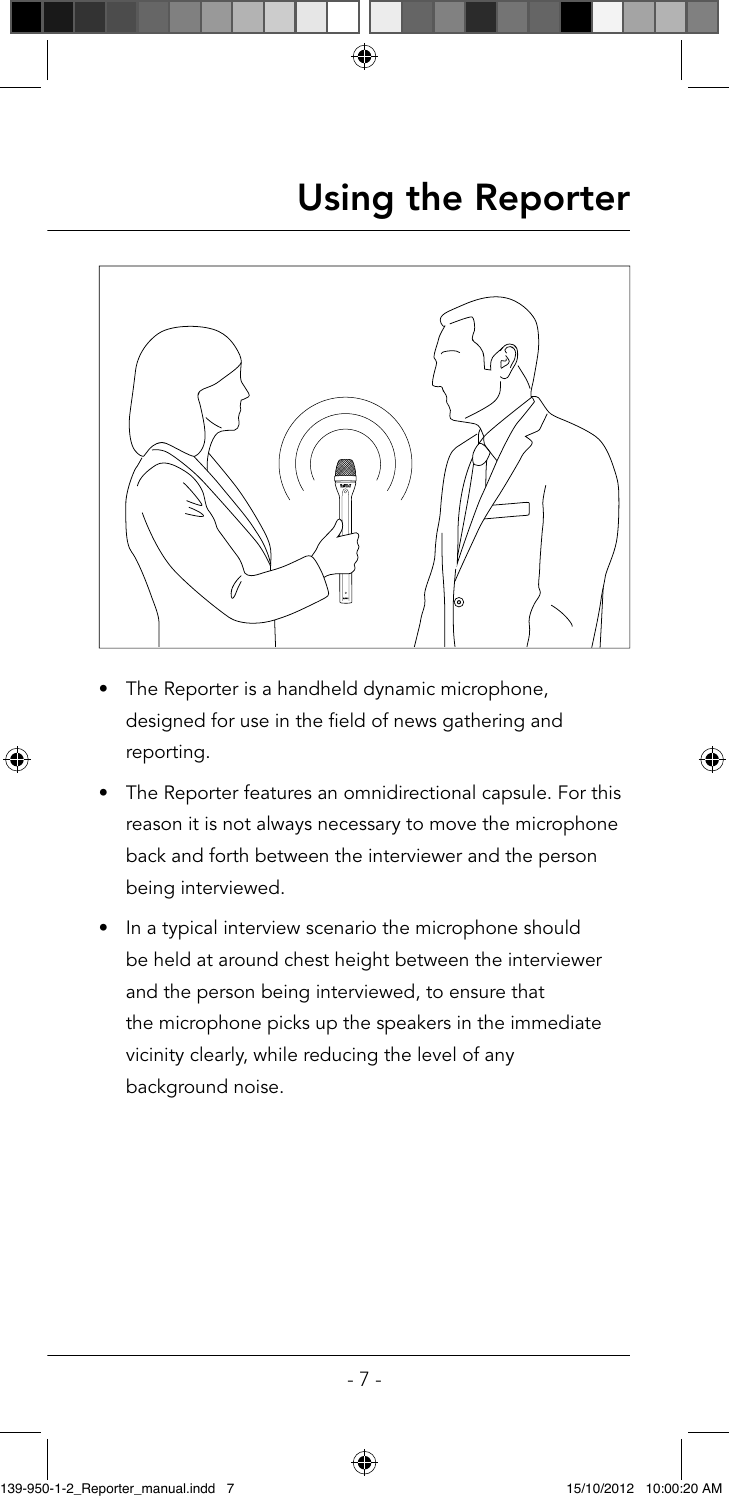# Microphone Flag

A custom microphone flag is supplied with the Reporter. The microphone flag has been designed so that it can be easily screen printed with your organisation's logo, or a weatherproof adhesive label can be applied using the specifications listed below.

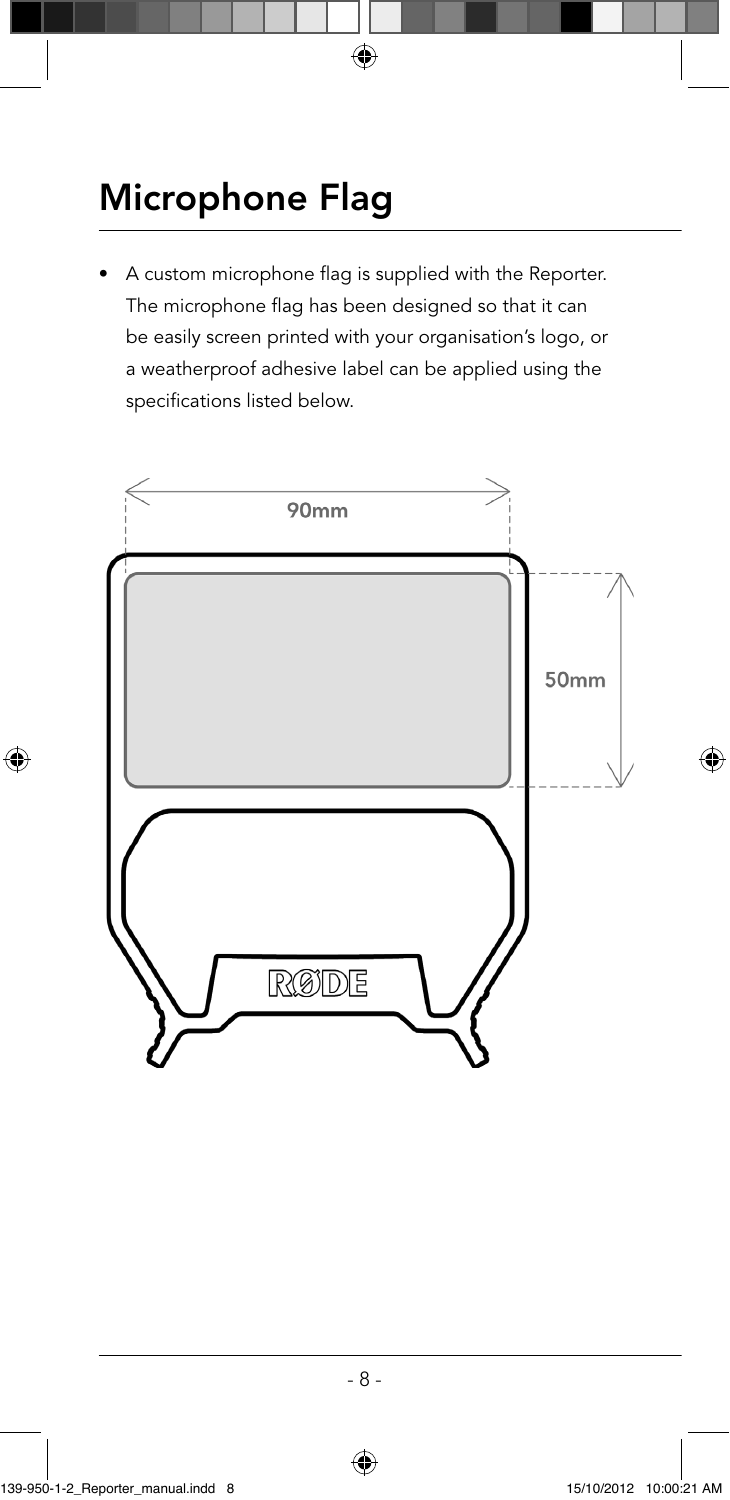# Using the Microphone Flag

To install your microphone flag, place the mesh head of the Reporter through the ring on the flag, with the RØDE logo centred. Push the flag down until it 'clicks' in place into the groove on the microphone head. Ensure it is properly secured by giving the flag a few light agitations with your hand.





To remove your flag, gently press the edges of the protruding 'tabs' on the flag to give the ring some leeway. Pull flag upwards to remove from the Reporter.

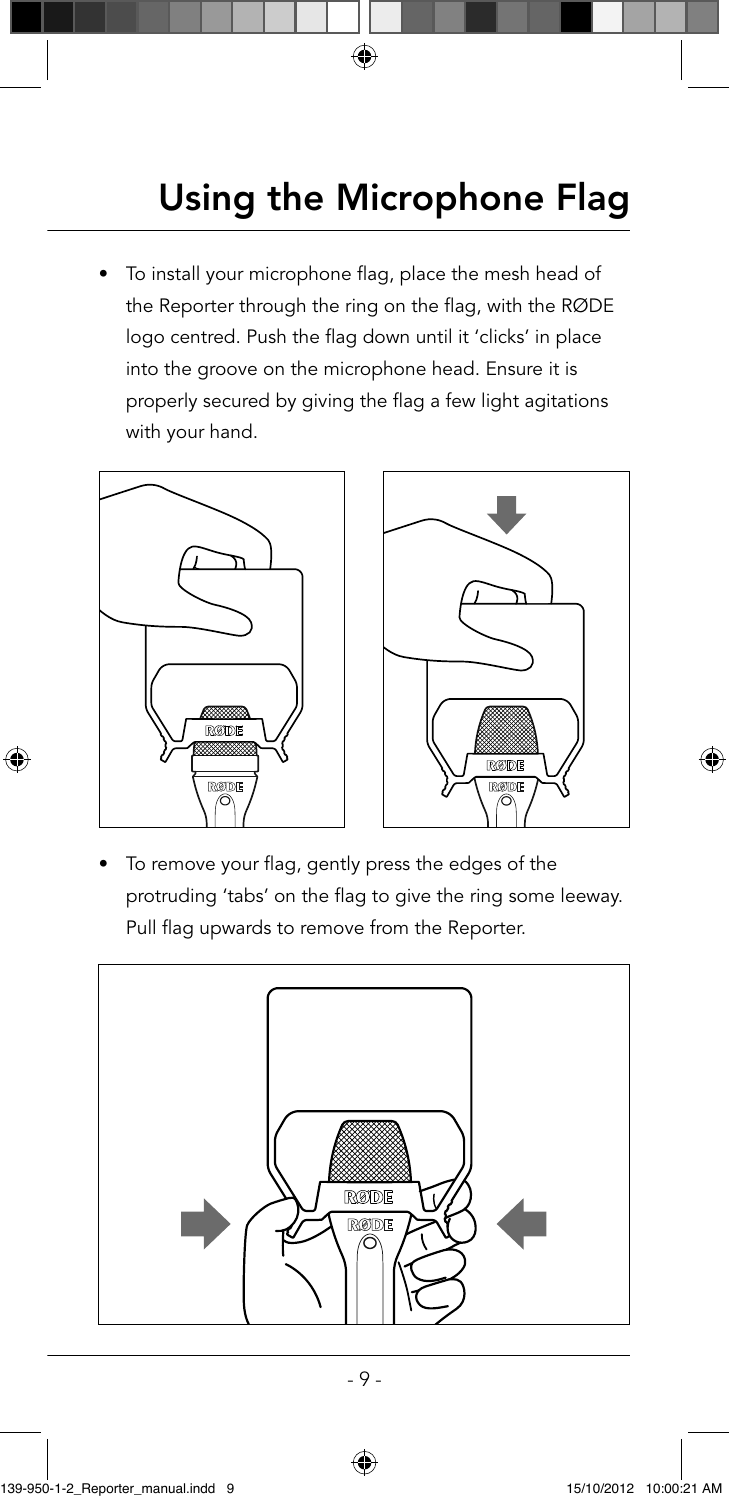## Optional Accessories

### RM5 MICROPHONE CLIP



The RM5 stand mount is available to securely mount the Reporter on a microphone stand or boompole, allowing you to place the microphone in the optimal position for hands free recording, or giving the user the additional reach required to get closer to the sound source.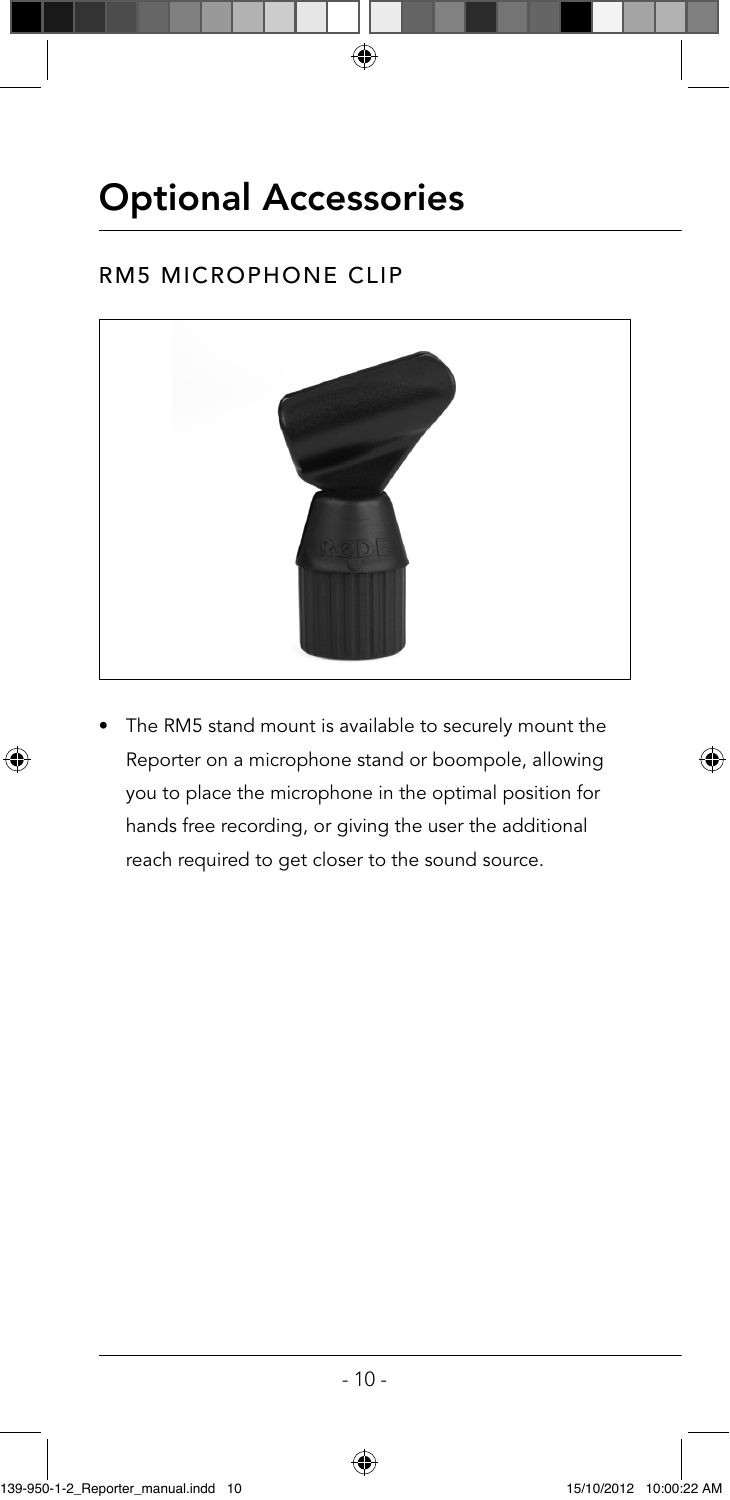- When not in use, always keep your microphone in a cool, dry place, preferably in the supplied zip case, to protect from dust or damage. Do not expose the Reporter to rain or moisture.
- In instances where the microphone has become exposed to the elements and the mesh head (wind cover) has become wet or dirty, it may be necessary to remove the head gently and dry it separately to the microphone body to prevent moisture from damaging the microphone capsule. Take care in this operation so as not to damage the microphone during removal.
- Inside the Reporter box, you will find a sachet of moisture absorbent crystals. Please retain these crystals and store with the microphone to keep the microphone in ideal condition. Eventually this pack of crystals will need to be dried. This is indicated by the crystals turning pink in colour. They can easily be re-used by placing them in an oven at 100-150 degrees Celsius for approximately ten minutes. The crystals will operate effectively again once they have turned blue.
- The Reporter has no internal user serviceable parts. Should you encounter a problem, please refer all servicing to qualified service personnel.



Loud sound levels can cause serious hearing damage.

Take care when setting the audio levels, especially while wearing headphones.